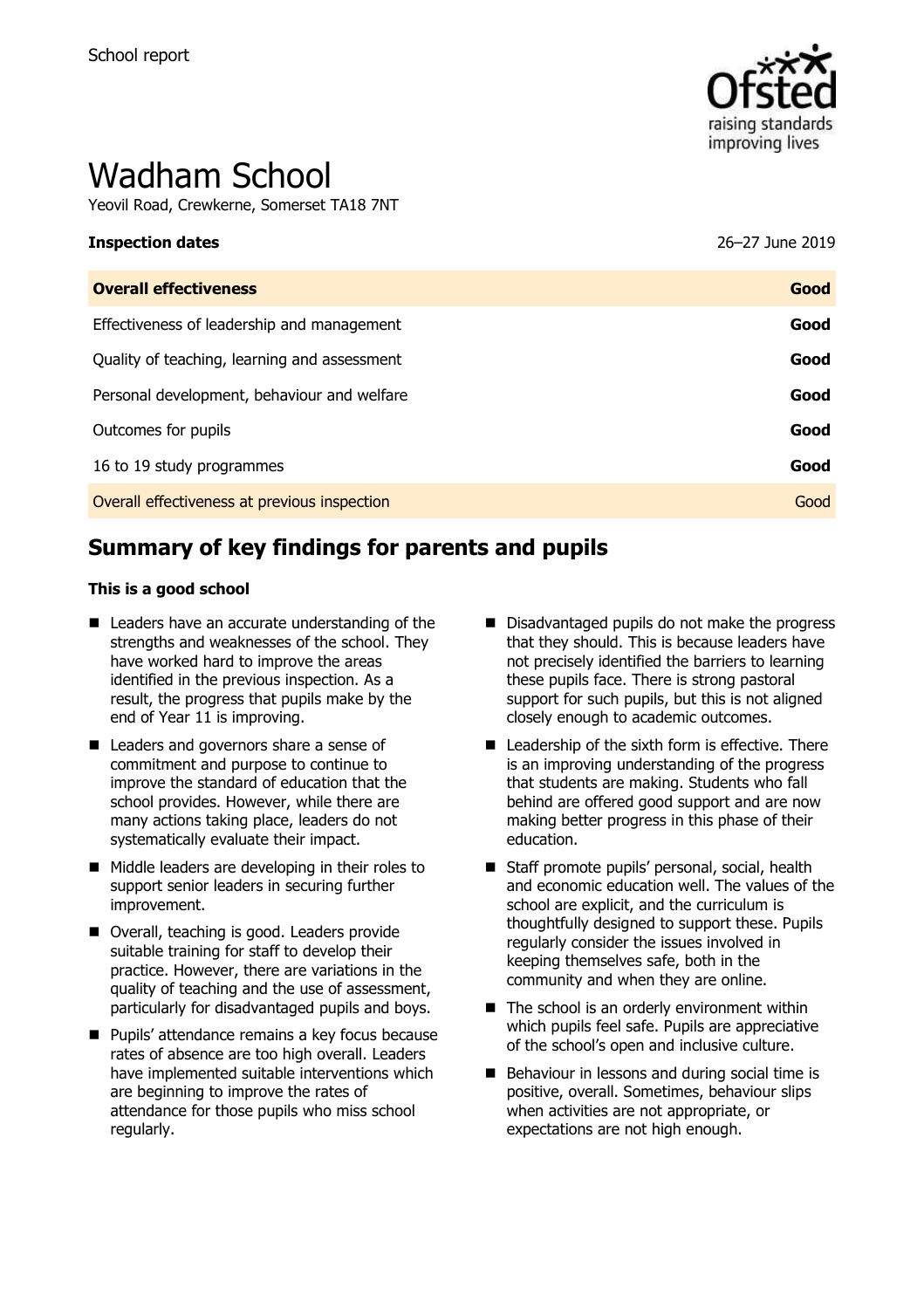

# **Full report**

### **What does the school need to do to improve further?**

- Leaders and those responsible for governance should ensure that:
	- improvement plans have clear, measurable targets, with identified timescales, so that leaders and governors can evaluate the impact of their actions more precisely
	- improvement is sustained, and expectations are applied, so that teachers' practice is consistently good across all subjects
	- middle leaders develop the skills that they need to contribute further to school improvement
	- governors more precisely evaluate the impact that additional funding is having on the progress of disadvantaged pupils.
- **IMPROVE the quality of teaching so that all pupils make strong progress by ensuring** that teachers:
	- use assessment to identify misconceptions and plan lessons that meet the needs of all pupils, particularly disadvantaged pupils and boys
	- consistently insist on high expectations in pupils' attitudes to their learning.
- Improve pupils' personal development, behaviour and welfare by maintaining the focus on improving rates of attendance so that more pupils attend school regularly.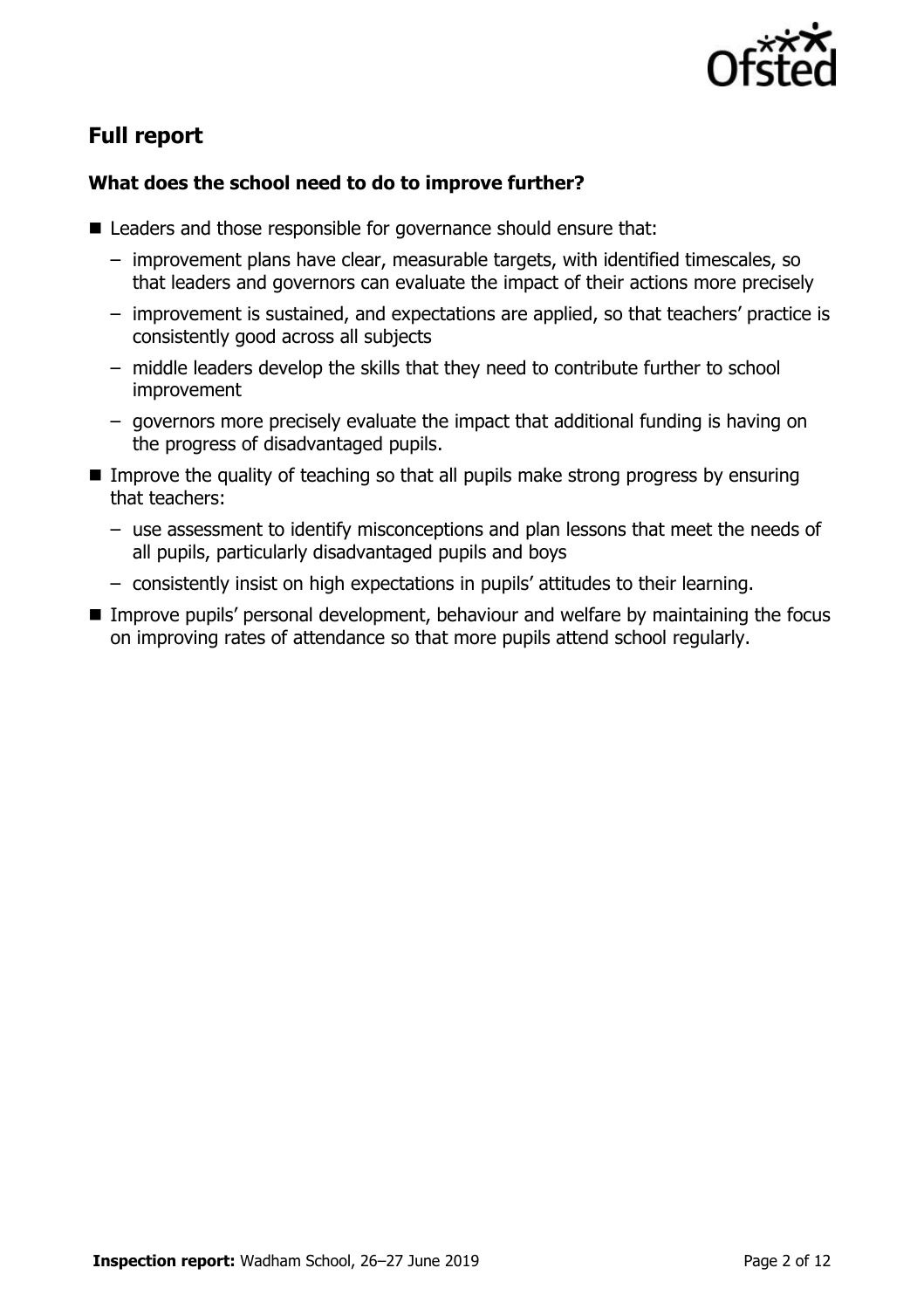

# **Inspection judgements**

#### **Effectiveness of leadership and management Good**

- Leaders have successfully maintained their focus on school improvement despite uncertainty about the school's future direction. They have streamlined leadership roles and have increased capacity through the development of middle leadership, as well as through key pastoral appointments. Leaders have maintained staff morale throughout this period of transition. Staff say that leaders are mindful of their well-being and are positive and supportive of leaders' initiatives. This means that the school is now well placed to move forward positively and with confidence.
- Senior leaders have reflected on what the school does well and what it needs to do to improve. They have accurately identified priorities, and their actions are well devised. However, leaders are not systematic or probing enough when analysing the impact of these strategies. The plans for improvement, the lines of accountability and the measures for success are not precise enough. There is a consequent lack of clarity about whether actions are having the anticipated effect.
- Leaders have worked with the local authority so that they can get an objective perspective on the quality of their work. This has focused particularly on the quality of teaching and the effectiveness of middle leadership. Staff have also worked with other providers to share effective practice in priority areas. Leaders and governors are receptive to this advice and act on it to secure further improvement.
- Leaders regularly track the progress that pupils make. To ensure accuracy, staff moderate the standards of work within their teams, as well as with other schools. Some staff within departments have experience of working with examination boards, so there is confidence in the accuracy of this information. Leaders use this information to plan suitable training for teachers and to work with pupils who are falling behind their peers.
- Middle leaders understand the importance of their roles in creating the momentum for improvement and are becoming an effective team. They are keen to develop their skills and have a secure understanding of the quality of classroom practice. However, there is variation in the quality of their plans to tackle identified areas of weakness. Crucially, subject leaders' plans do not focus sharply enough on the impact that their actions are having on the quality of pupils' learning, particularly to overcome the concepts that pupils find difficult.
- The pastoral work of the school has evolved over the last academic year. This is particularly evident in the support provided for disadvantaged pupils. The work of the newly appointed pupil premium champion has been pivotal in this regard and is indicative of leaders' intent to raise the profile of this group of pupils. Leaders recognise that the academic performance of this group of pupils needs to improve as it is not as good as that of their peers. However, they have not focused closely enough on the quality of teaching as a means of achieving this.
- The special educational needs coordinator has a secure overview of the progress of pupils with special educational needs and/or disabilities (SEND). Leaders have ensured that the provision for pupils with SEND is well resourced. They offer a range of additional interventions based on pupils' learning needs and their emotional well-being,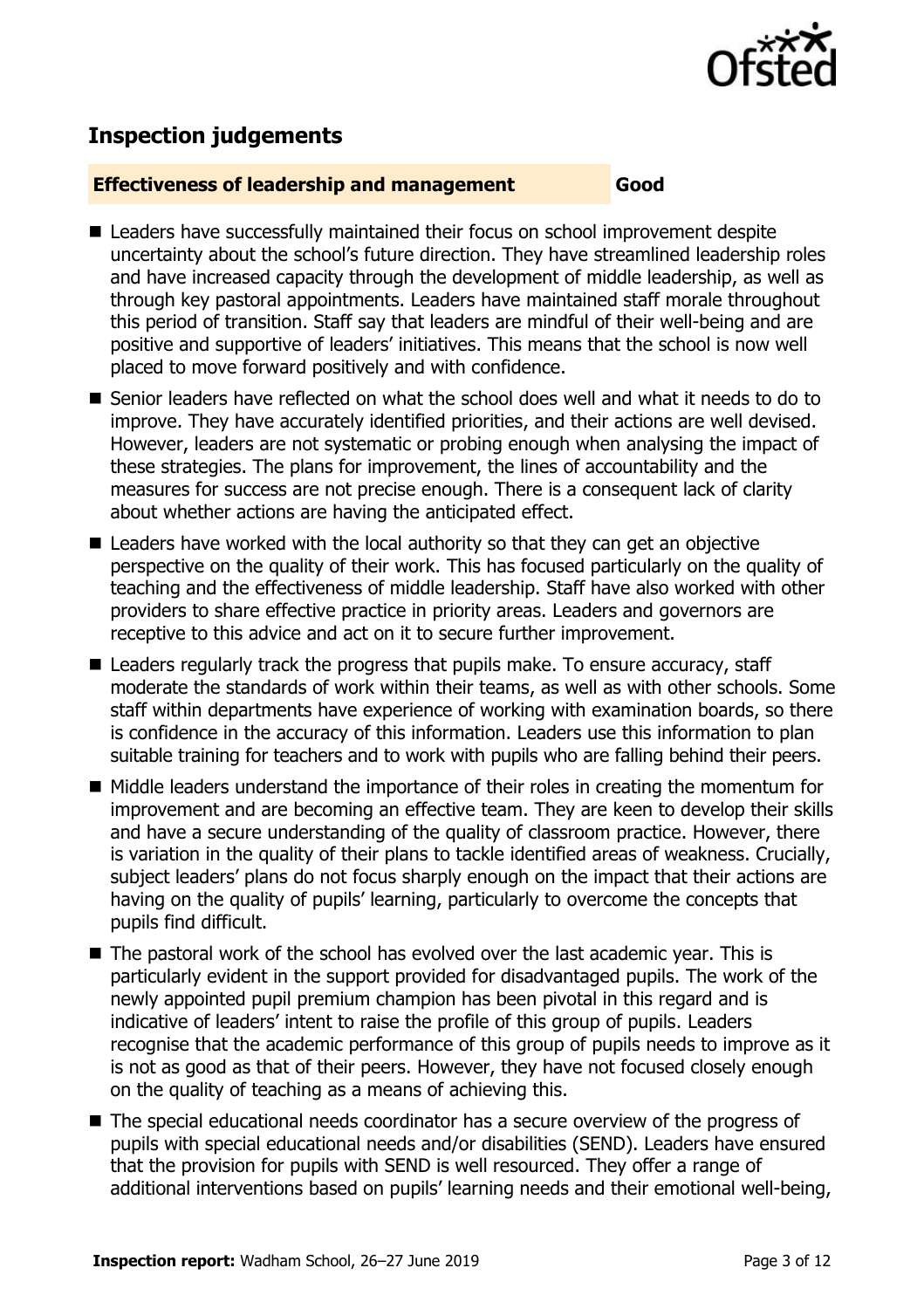

such as in the newly opened provision, 'The Bridge'. Leaders have given thoughtful consideration to when interventions will take place so that pupils do not miss important classroom input. Such interventions are reviewed regularly so that staff have a clear understanding of the improvements that pupils make because of this additional work.

- As pupils join the school in Year 9, leaders have designed the curriculum to prepare them for the demands of GCSE. They have ensured that pupils experience a wide variety of subjects and extra-curricular opportunities. Pupils speak highly of their experiences in creative subjects such as art, music and photography. Leaders also consider the needs of pupils and the profile of year groups when shaping the curriculum. For example, additional options for gifted mathematicians and linguists are planned for the forthcoming academic year.
- **Parents, carers and pupils are largely positive about their experience of the school.** Many parents commented on the support provided for their children and the range of experiences that they have. However, some parents expressed their concerns about the quality of the school's communication with them and the management of behaviour in some classes. Leaders have sought to improve parental communication through 'Wadham Words', the school's newsletter, and through electronic means of communication.
- Staff are overwhelmingly positive about the school because of the support and quality of training they receive. Staff say that there is a culture of openness and say that they are encouraged to be innovative in their practice. Newly qualified staff meet regularly with their mentors so that they receive the support that they need at the beginning of their careers.

#### **Governance of the school**

- Governors are supportive of school leaders and are diligent in fulfilling their statutory responsibilities. They successfully balance their consideration of financial issues alongside educational priorities.
- Governors receive regular reports and updates from senior leaders and from other staff who hold responsibilities in the school. This, together with their visits to the school, provides them with an accurate perspective of the standards that the school achieves. This is enhanced by governors who have roles which align with the key improvementplan priorities. The conclusions of these visits are shared with the wider governing body so that everyone is aware of the full range of issues.
- Governors have identified that improvement plans are not sharp enough and have acted to ensure that leaders amend these accordingly. Governors ask pertinent questions about leaders' actions but do not probe closely enough to ensure that they are clear about the impact of these. This is particularly true of the funding provided for disadvantaged pupils. Governors know how the funding has been allocated but are not assured in their evaluation of the impact of the actions taken.

#### **Safeguarding**

- $\blacksquare$  The arrangements for safeguarding are effective.
- Leaders and governors have ensured that all staff fully understand the school's safeguarding policy and procedures. Employment checks are in place to ensure that all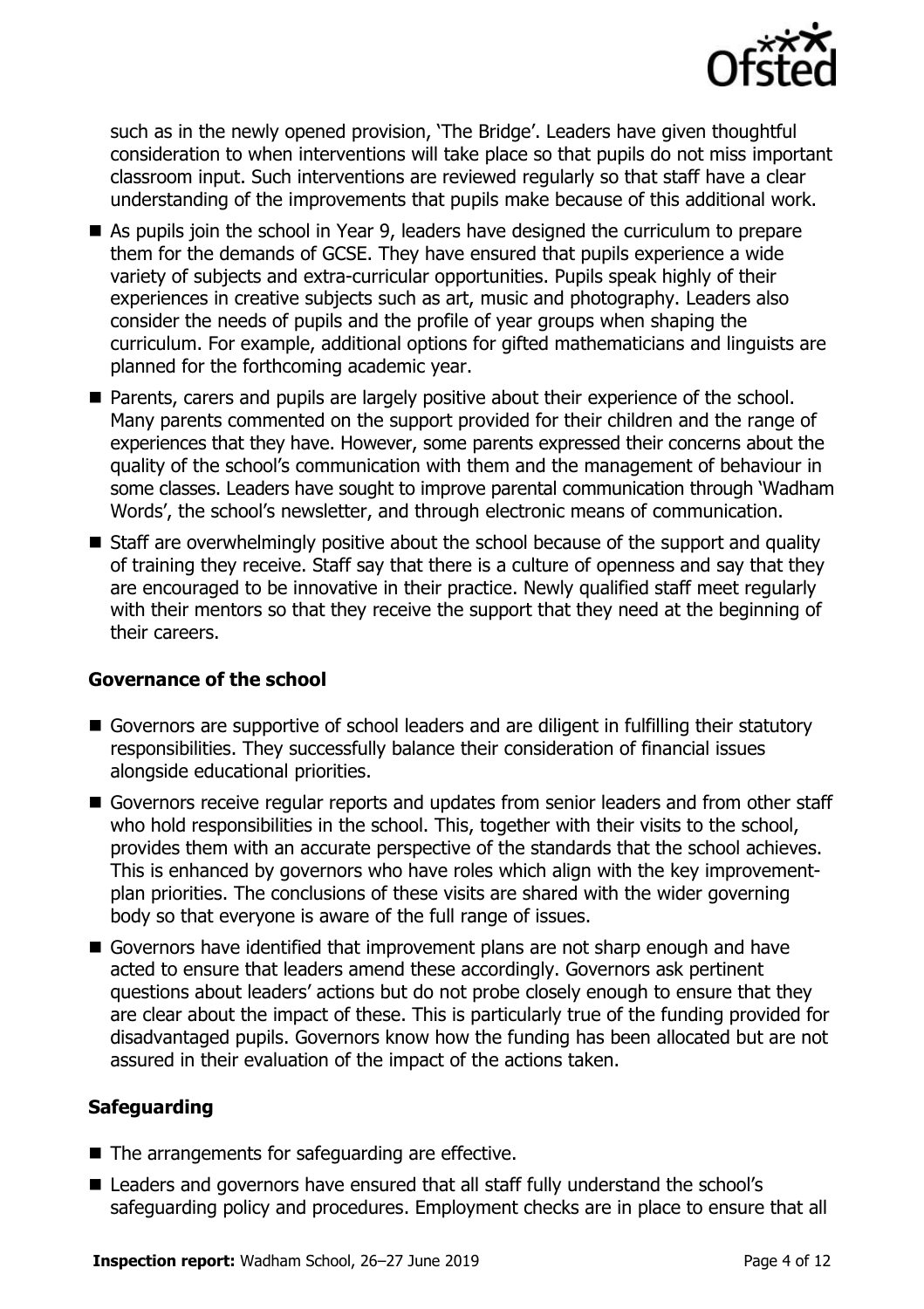

staff and volunteers are suitable to work with children.

- Staff are well trained and know the areas that they need to be vigilant in, including the dangers posed by 'county lines' and the risks of exploitation and extremism. There is a clear process for reporting concerns, and leaders keep track of these through wellorganised chronologies. They can therefore track the support provided to pupils and families over time.
- Leaders have a comprehensive knowledge of the most vulnerable pupils and families. They work closely with parents and external agencies to ensure that effective help and guidance are provided when needed. Where they are not satisfied with the resolution of referrals, they challenge appropriately.

#### **Quality of teaching, learning and assessment Good**

- Leaders regularly monitor the quality of classroom practice. They have challenged where practice falls short of expectations and use their overview to identify teachers' training needs. As a result, teaching typically meets the needs of pupils.
- Where teaching is most effective, teachers are enthusiastic and knowledgeable about their subject. Pupils engage in their learning positively and have a clear understanding of the tasks set and know where they fit in with the sequence of learning.
- Teachers consolidate pupils' understanding with incisive questioning. They focus on exam technique so that pupils know what they need to demonstrate in their answers. Pupils are encouraged to think deeply about subject content and have secure knowledge recall. Pupils respond with good effect to the guidance that teachers provide. Teachers reinforce subject terminology, and pupils demonstrate a confident understanding of this.
- Where teaching is less effective, teachers' questioning lacks depth and persistence. Pupils are sometimes confused by the tasks set and are unsure about their purpose. In some cases, teachers' feedback does not highlight misconceptions or signpost what pupils need to do to improve. Where teachers' advice is evident, pupils do not always act upon it.
- Some pupils do not take enough pride in their work. This is particularly evident in the quality of work for some boys and disadvantaged pupils, who do not always make the effort required of their own volition. There are, therefore, some gaps in understanding for these pupils.
- Staff are provided with effective information about the needs of pupils with SEND. They receive suitable training so that they have relevant strategies to support pupils. Where additional adults work most effectively with pupils, they are clear about the lesson content and aims. In the best practice, teaching assistants support pupils to work independently and use the strategies outlined on pupils' learning passports. However, this is not yet consistently done.
- Behaviour in class is mainly compliant and calm. This contributes to generally focused learning environments and positive relationships between staff and pupils.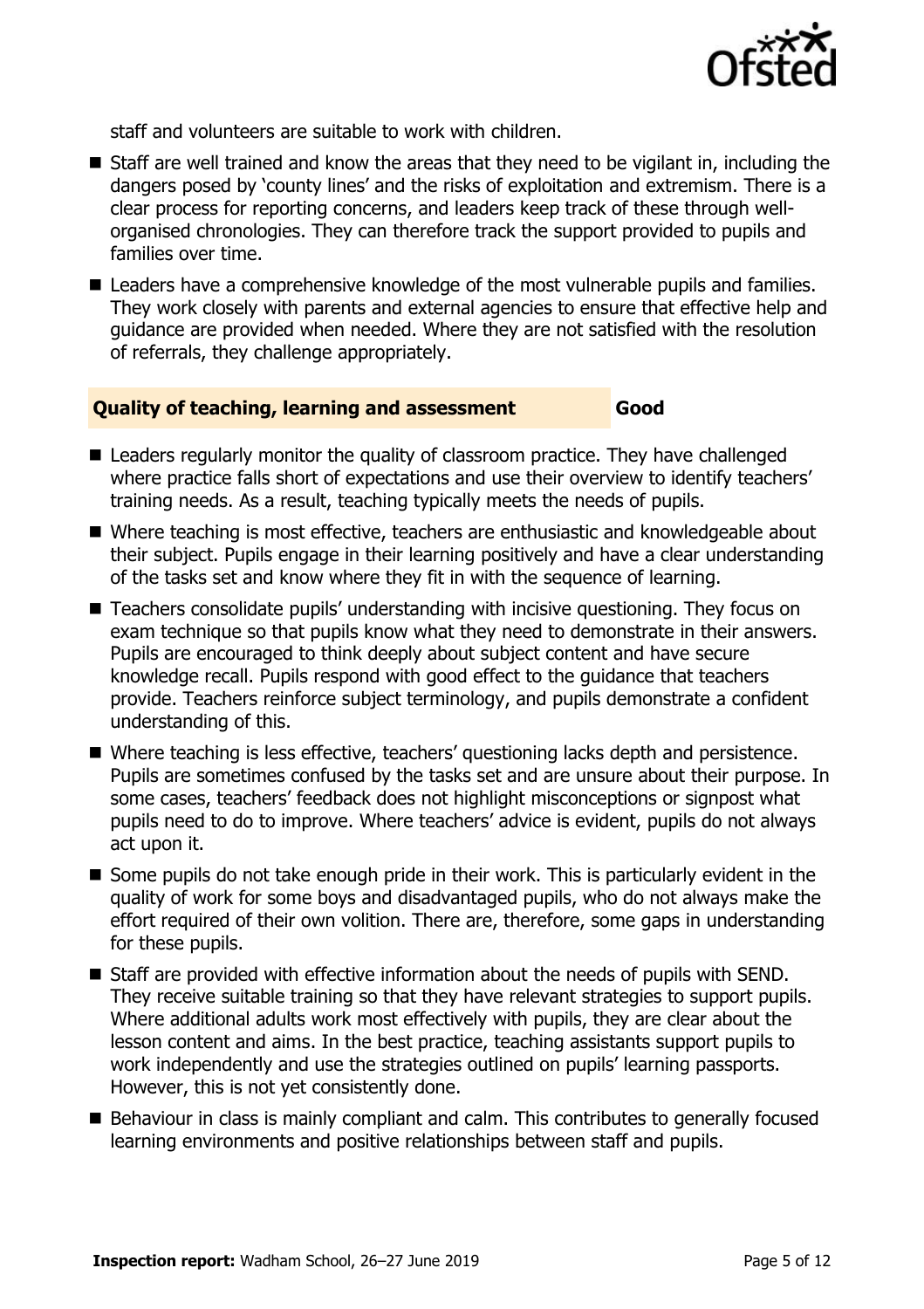

#### **Personal development, behaviour and welfare Good**

#### **Personal development and welfare**

- The school's work to promote pupils' personal development and welfare is good.
- Leaders have developed a coherent programme to support pupils' personal development. This programme is valued by pupils and delivered effectively by staff. Pupils consider topics in an age-appropriate way. This is enhanced by external speakers, who inform pupils of relevant risks and how to manage these effectively. This includes keeping pupils informed about the dangers posed by extremism and radicalisation.
- Pupils' spiritual, moral, social and cultural development is equally well planned and has been reviewed in line with the school's 'values wheel', introduced this academic year and linked closely to the school's church ethos.
- Careers advice and quidance are strengths of the school and appreciated by pupils. The leader has a clear vision and has implemented this well, leading to very few pupils not continuing into further education or training at the end of Years 11, 12 and 13. Pupils receive advice which is impartial and independent, allowing them to make appropriate choices for their next steps. Leaders are briefed on the local context but are also keen to raise pupils' aspirations of what they can achieve further afield. To this end, pupils regularly take part in organised events to broaden their horizons.
- Leaders effectively track and monitor bullying incidents, including the use of derogatory language. Pupils report feeling safe at the school and know where to get support if required. There is an online reporting system where pupils can report concerns. Pupils act as anti-bullying and well-being ambassadors to support their fellow pupils.

#### **Behaviour**

- The behaviour of pupils is good.
- **Pupils conduct themselves well in the classrooms and around the school. This is** encouraged well by the presence of staff around the site at all breaks during the school day. A small amount of low-level disruption witnessed by inspectors stemmed from inappropriate activities for pupils or lack of insistence on high expectations, rather than wilful disruption.
- Leaders are aware of the impact of the high rate of fixed-term exclusions and only use these where other strategies have not proved successful. There is a compelling rationale as to why this sanction has been used. Leaders keep close scrutiny of the effectiveness of reintegration and ensure that support is in place for pupils when they return to school.
- Attendance remains a key focus for the school. Leaders have renewed their attendance strategy, so it is now more reflective and systemic. This has not yet improved the level of attendance overall, but has led to a reduction in the proportion of pupils who are persistently absent. While leaders can give examples of individual success stories, the attendance of disadvantaged pupils and girls still falls behind that of other groups in the school.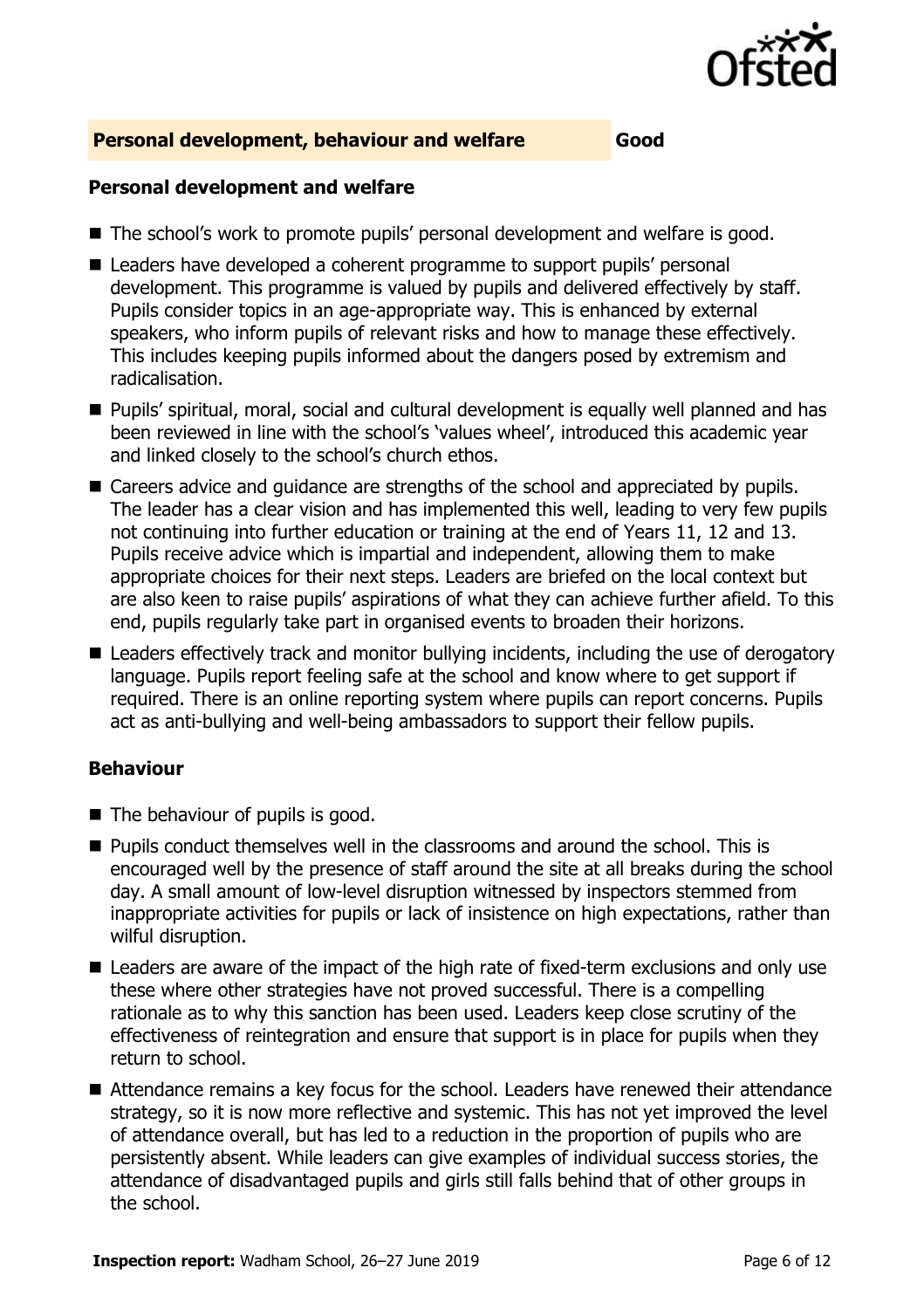

#### **Outcomes for pupils Good**

- **Pupils join the school in Year 9. The progress that pupils make by the end of Year 11 is** improving and is now in line with national figures. The work of current pupils shows that this continues to be the case because of the improving standard of teaching across the school.
- In English and mathematics, pupils continue to make progress in line with the national average. The progress that pupils make in English has particularly improved, as a result of the actions taken to improve this area of the curriculum. Current pupils in Year 10, for example, demonstrate a secure ability to analyse language and understand the historical context in which texts were written.
- The proportion of pupils who follow the combination of subjects which constitute the English baccalaureate is in line with the pattern seen nationally. Pupils make progress in these subjects in line with their peers nationally. There is an improving picture in science, for example, where leaders have been reflective and are working hard to raise the profile and pupils' enjoyment of this subject.
- The most able pupils are usually challenged effectively. However, occasionally teachers do not tailor their planning to pupils' starting points. This leads to pupils not being moved on to applying their skills to more challenging tasks when they have demonstrated that they understand a concept.
- Leaders have implemented several strategies and interventions over the past year in an attempt to close the gap between disadvantaged pupils and their peers. While this work has been extensive, there has not been a sharp enough evaluation of its impact. This has limited any improved academic outcomes for this pivotal group of pupils at the school.
- Leaders have improved the provision for pupils with SEND. As a result, this group of pupils are beginning to make stronger progress from their starting points. Leaders have identified pupils who arrive at the school with standards below that expected for their ages. Interventions are becoming more successful in supporting pupils to catch up, particularly in reading.

#### **16 to 19 study programmes Good**

- $\blacksquare$  The leadership of the sixth form is effective, with a clear strategy to improve the disappointing outcomes of the past. Prior to students beginning their courses, leaders put plans in place to support students to prepare for the demands of A-level study. This includes preparing transition tasks and developing reading lists.
- Leaders regularly monitor the progress that students make, and action is taken to support students to get back on track when necessary. As a result, the progress that students make in this phase is improving, as are rates of attendance.
- Students are highly complimentary of their experience in the sixth form. They value the support they receive and have made a positive choice to stay on in the sixth form because of this. They are involved in the life of the school through the house system and often work with younger pupils to support them in areas of the curriculum.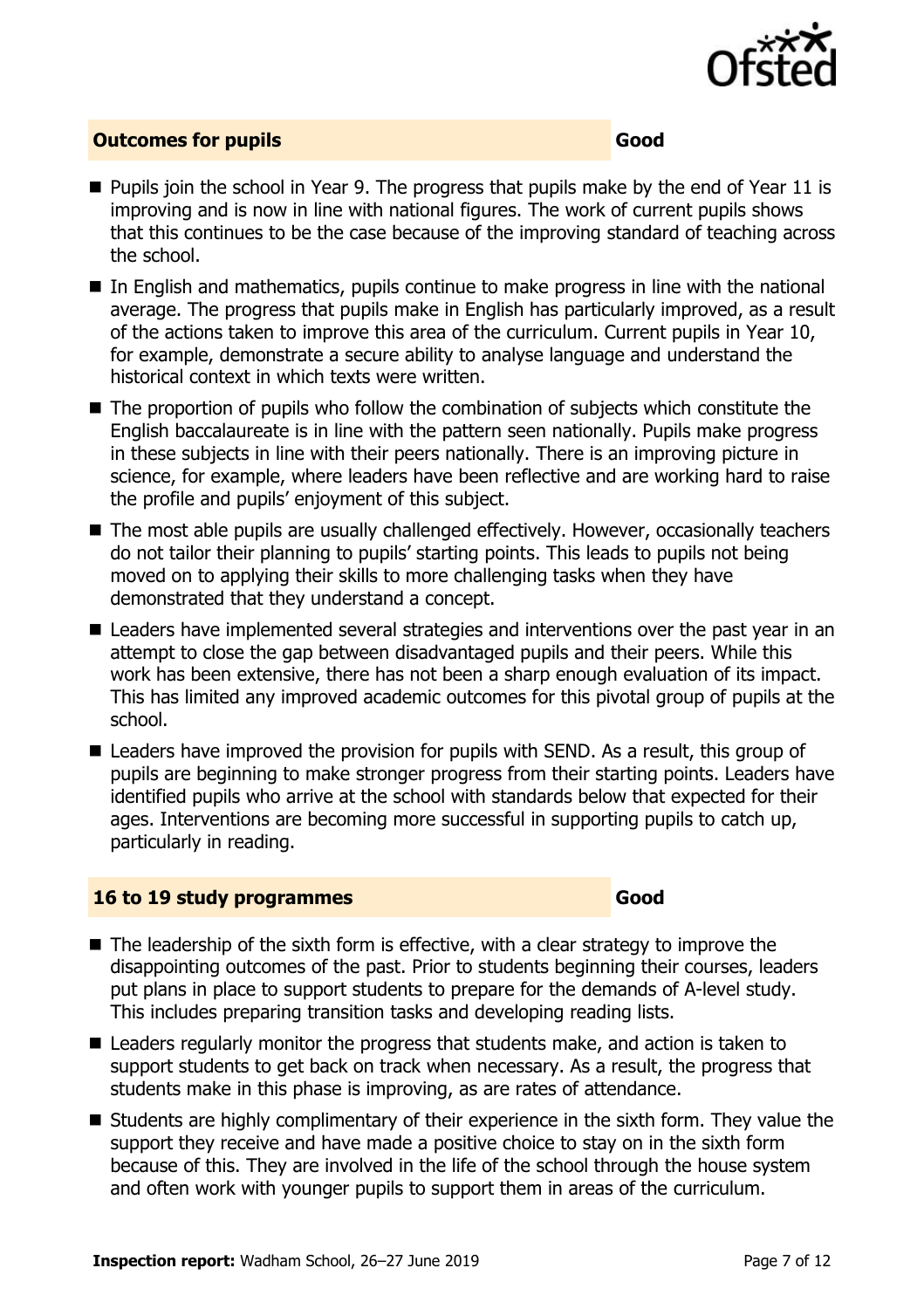

- A key strand of the strategy for sixth form is to raise the aspirations of students. To this end, students receive detailed advice about their choices to help them prepare for the transition into higher education, training or employment.
- All Year 12 students have a work experience placement during the year. Students also have the opportunity to visit higher education settings or to hear from experts in vocational areas, such as civil engineering, accountancy and enterprise. As a result, the proportion of pupils who apply to university is increasing.
- Students consider issues relevant to their stage of education. The 'Sixth Form Matters' programme includes methods to improve students' well-being, such as yoga and relaxation techniques. There is also a practical focus, such as buying and maintaining a car. This programme is planned to have a greater emphasis on wider health issues next year. It will also help prepare students to recognise the risks from those who might try to influence them with extreme views.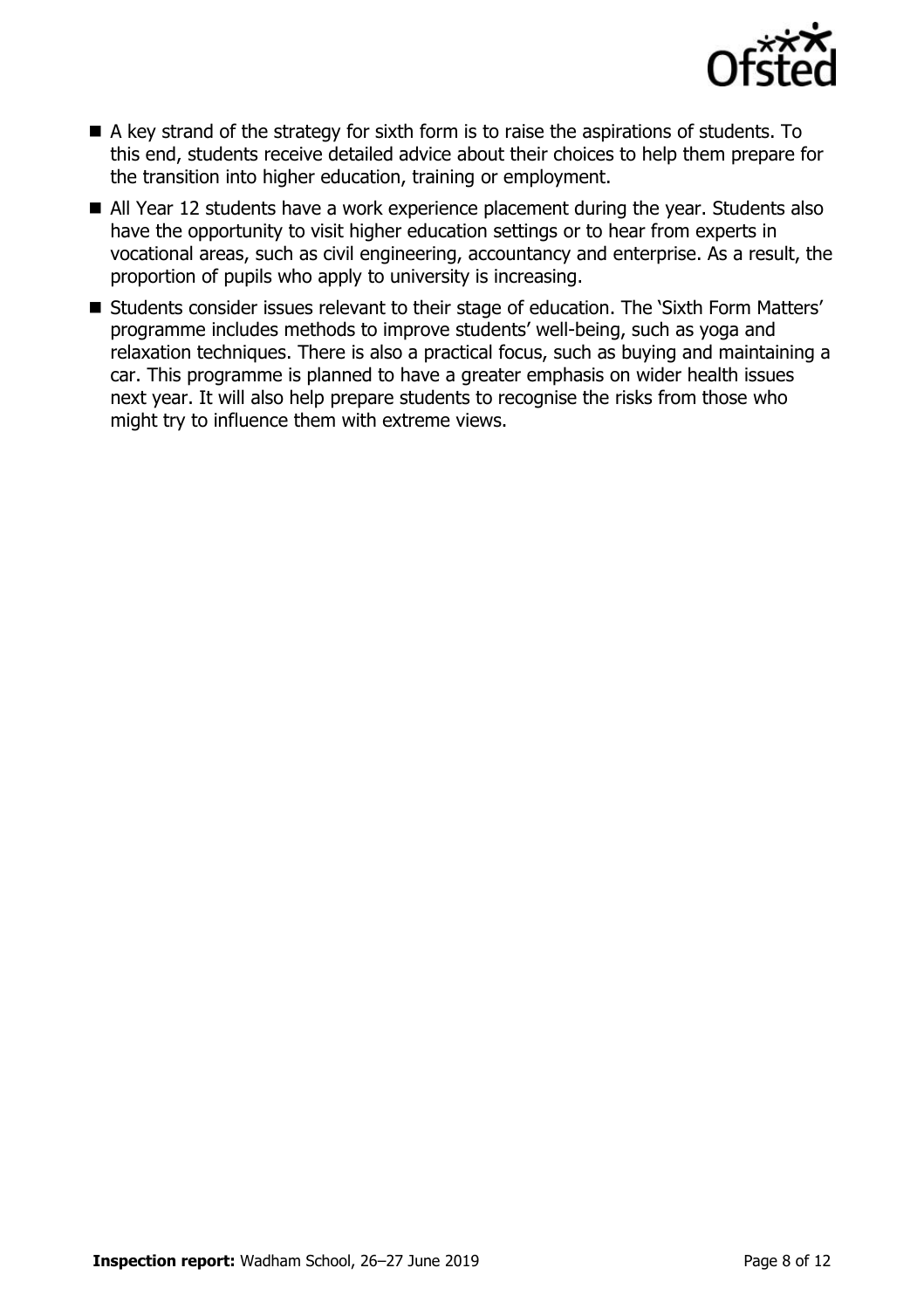

# **School details**

| Unique reference number | 123893   |
|-------------------------|----------|
| Local authority         | Somerset |
| Inspection number       | 10056201 |

This inspection of the school was carried out under section 5 of the Education Act 2005.

| Type of school                                           | Secondary                       |
|----------------------------------------------------------|---------------------------------|
| School category                                          | Voluntary controlled            |
| Age range of pupils                                      | 13 to 18                        |
| Gender of pupils                                         | Mixed                           |
| Gender of pupils in 16 to 19 study<br>programmes         | Mixed                           |
| Number of pupils on the school roll                      | 503                             |
| Of which, number on roll in 16 to 19 study<br>programmes | 35                              |
| Appropriate authority                                    | The governing body              |
| Chair                                                    | <b>Reverend Jonathan Morris</b> |
| <b>Headteacher</b>                                       | <b>Matthew Gardner</b>          |
| Telephone number                                         | 01460 270123                    |
| Website                                                  | www.wadhamschool.co.uk          |
| <b>Email address</b>                                     | office@wadhamschool.co.uk       |
| Date of previous inspection                              | 1 May 2018                      |

### **Information about this school**

- The school received a short inspection in May 2018. Although the school was judged still to be good, the inspector identified some priorities for improvement.
- The school is smaller than the average-sized secondary school, catering for pupils from Year 9 to Year 13.
- The headteacher was appointed in October 2018. There have been substantial changes to the leadership of the school, including the appointment of two deputy headteachers at the start of this academic year.
- The proportion of pupils with SEND is lower than the national figure, including those pupils with an education, health and care plan.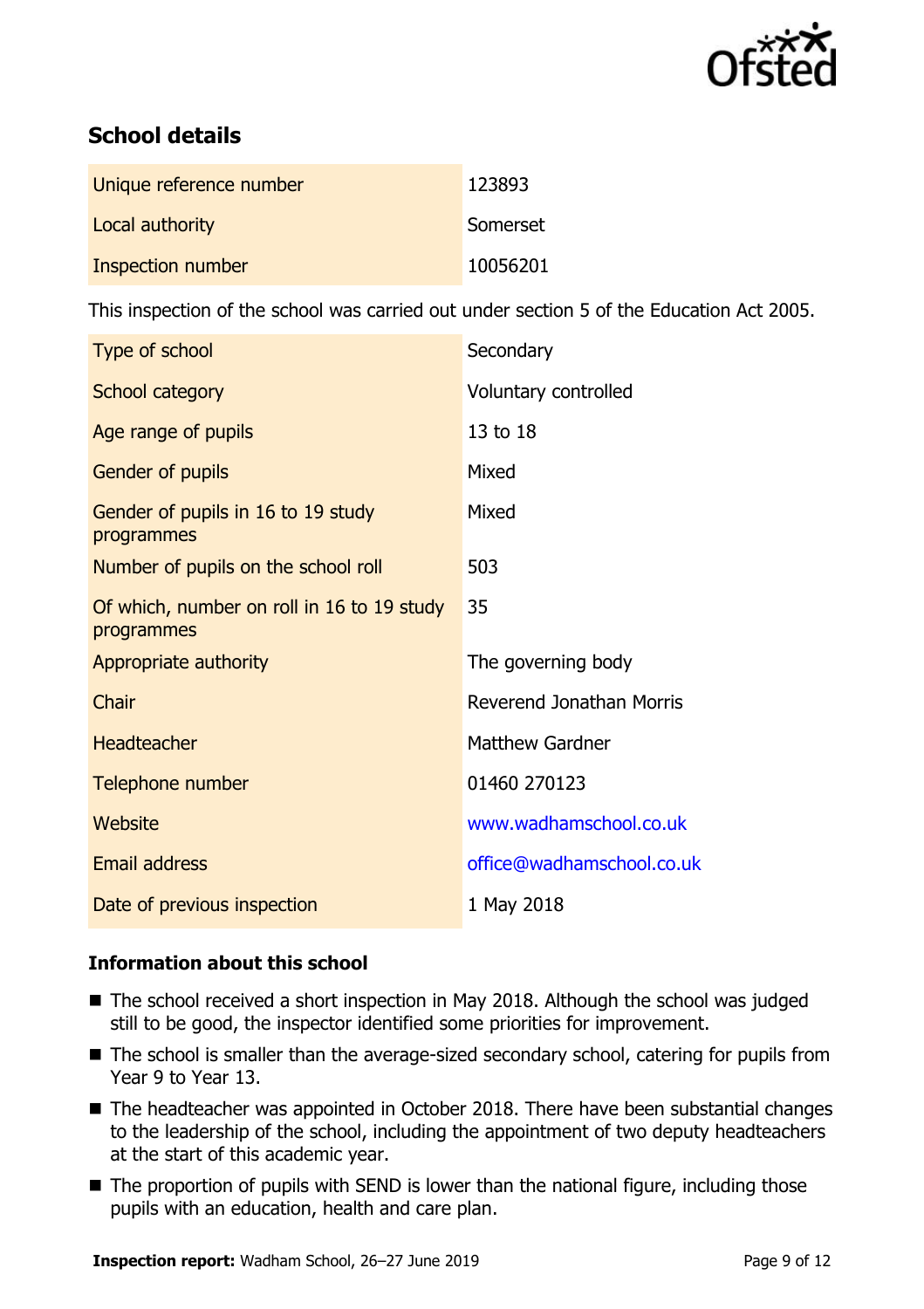

- The proportion of pupils eligible for free school meals is lower than the national average.
- Most pupils are White British, and the proportion of pupils who speak English as an additional language is lower than the national average.
- The school received a Statutory Inspection of Anglican and Methodist Schools in October 2014 to assess the school's distinctiveness and effectiveness as a church school. At this time, the school was judged to be good.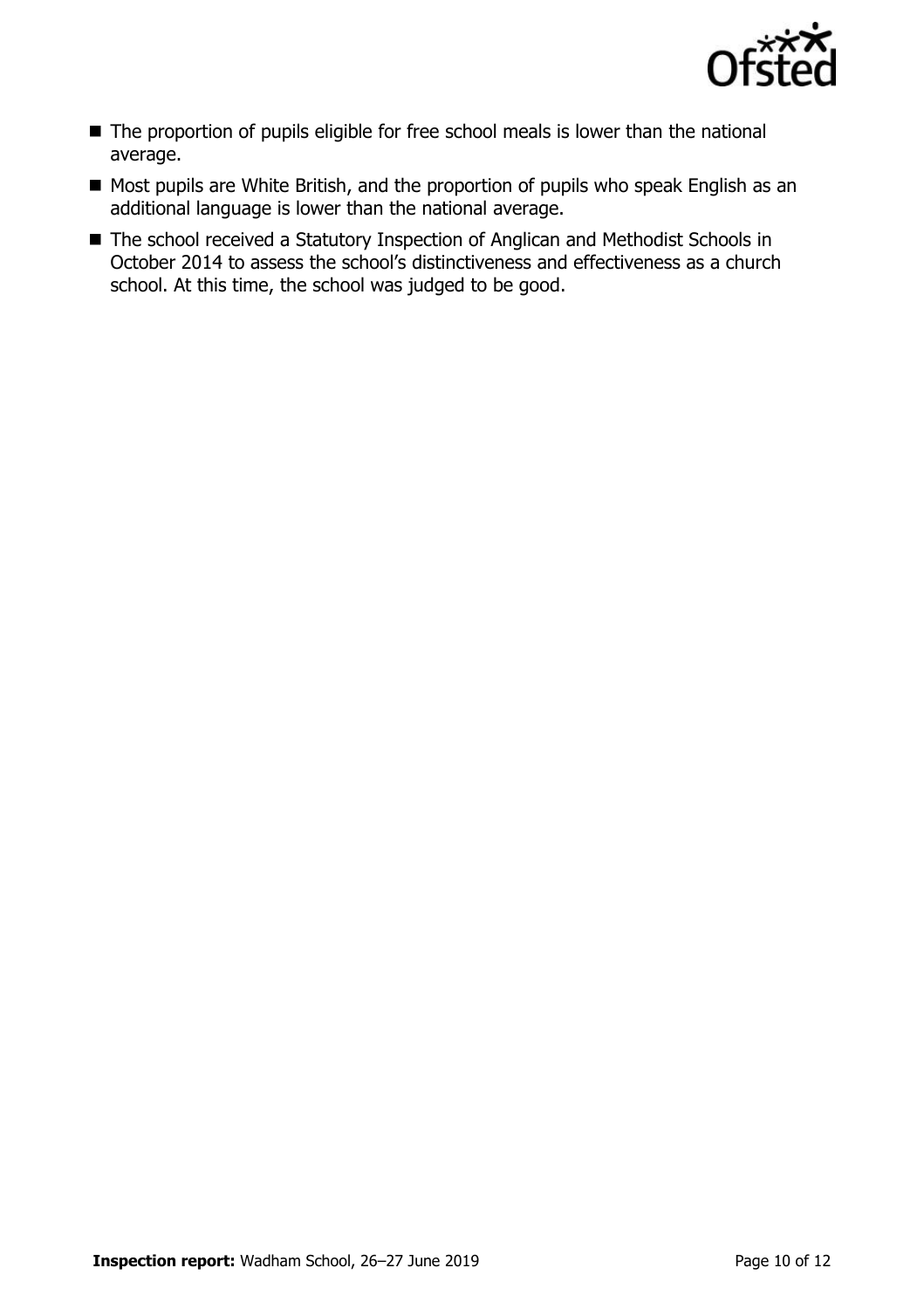

# **Information about this inspection**

- Inspectors observed learning across a range of subjects and age groups and scrutinised pupils' written work. Observations were conducted jointly with members of the leadership team.
- $\blacksquare$  Meetings were held with members of the leadership team and representatives from the governing body. In addition, inspectors met with curriculum and pastoral leaders. The lead inspector spoke on the telephone with the school improvement partner and a representative from the local authority.
- **Inspectors met with pupils, including disadvantaged pupils and those with SEND, both** formally and informally, to discuss their views about their experience of school.
- Inspectors looked at the school's documentation, including the evaluation of the school's effectiveness and priorities for future improvement. Inspectors reviewed progress, behaviour and attendance information relating to current pupils, and governors' records.
- School policies relating to safeguarding, pupils' behaviour, the use of additional funding, including the pupil premium, and the curriculum were scrutinised.
- Inspectors considered the 52 responses to Ofsted's online survey, Parent View, including 44 free-text responses. Inspectors also considered 45 responses to the staff survey issued at the time of the inspection.

#### **Inspection team**

| Sarah McGinnis, lead inspector | Her Majesty's Inspector |
|--------------------------------|-------------------------|
| Julia Chapman                  | Ofsted Inspector        |
| <b>Benjamin Antell</b>         | Ofsted Inspector        |